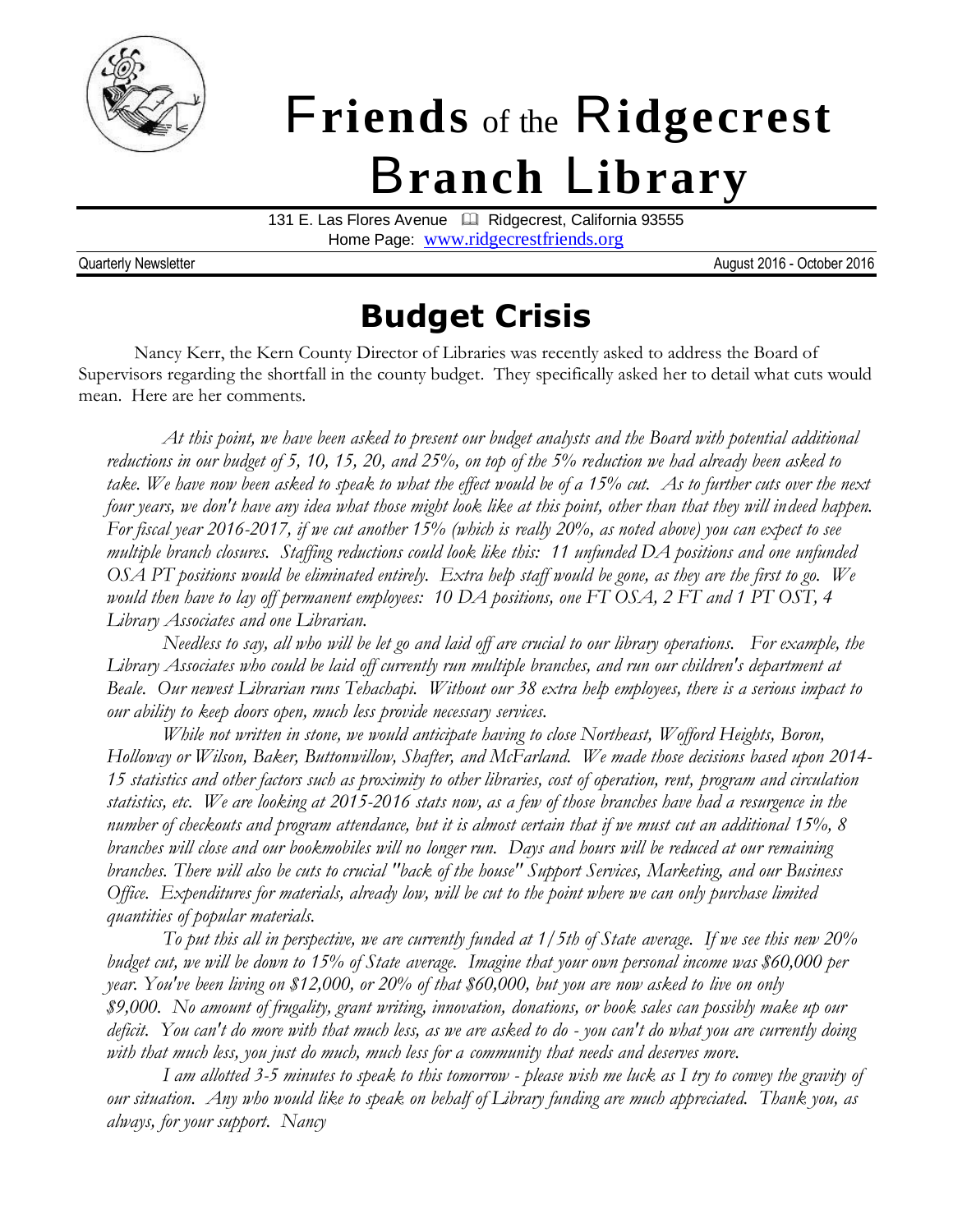

#### Mon. Closed Tues. 11:00 a.m.-7:00 p.m. Wed. 11:00 a.m.-7:00 p.m. Thurs. 11:00 a.m.-7:00 p.m. Fri. 9:00 a.m.-5:00 p.m. Sat. 9:00 a.m.-5:00 p.m. Sun. Closed Phone: (760) 384-5870



#### **President's Message** *By Sandy Bradley*

The Library tax measure vote came on June 7. Sadly, the measure did not pass. It did not receive the 66-2/3 % yes; only a small 50% majority voted yes. The Ridgecrest vote was more significant at 60% yes. What does that mean? We are looking at potential branch closures, loss of staff, and fewer hours and days open. Nancy Kerr explained the issues at county budget meetings with the Board of Supervisors. She was asked to look at cuts of 5- 25% over the next few years and tell the Board what that could mean. Her explanation is also in this newsletter in more detail.

Despite the bad news, there is good news to share. The library put on a great summer program in Ridgecrest and in Inyokern with a variety of activities and offered entertainment and learning for our local youth.

The Reading Shaman based on the Friends logo was installed and graces China Lake Boulevard, and will for years to come.

Our Friends group is going strong and it does not appear that we will work for a contracted group. We did vote enough that the BOS now understand that their constituents value their libraries. Currently, it looks like the threat of contracting out is not their first option.

The Friends group is looking for new members and volunteers. We hope to attract those who felt strongly about supporting the library when the tax measure alerted them to the budget problems. We hope you will consider attending a meeting or running for an office. There are more details later on about our annual election in November.

We are looking at an updated website. Stay tuned for more information.

#### "My Books" By Francis Bennoch

I love my books as drinkers love their wine; The more I drink, the more they seem divine; With joy elate my soul in love runs o'er, And each fresh draught is sweeter than before. Books bring me friends where'er on earth I be, - Solace of solitude, - bonds of society!

I love my books! they are companions dear, Sterling in worth, in friendship most sincere; Here talk I with the wise in ages gone, And with the nobly gifted of our own. If love, joy, laughter, sorrow please my mind, Love, joy, grief, laughter in my books I find.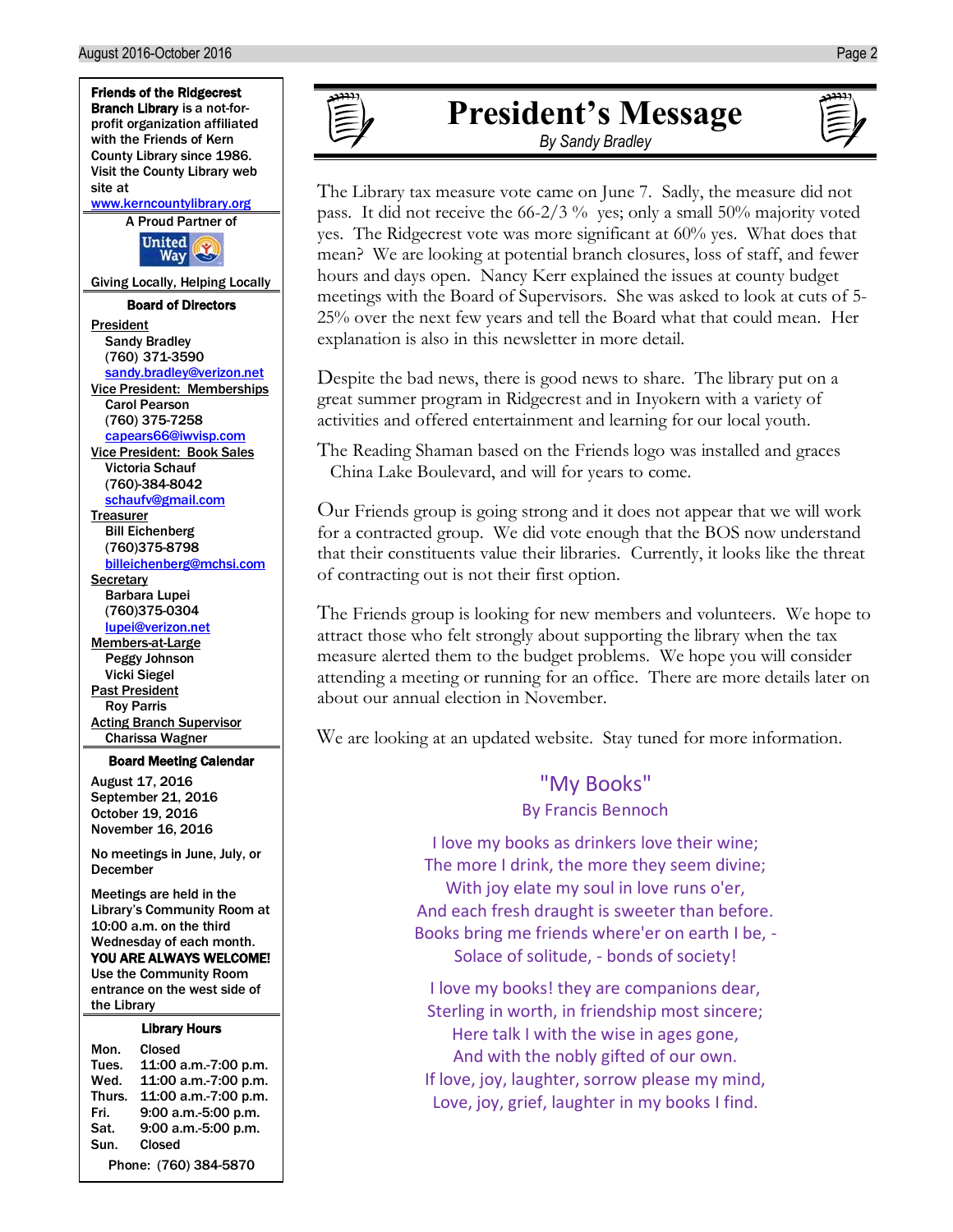

*By Charissa Wagner, Acting Branch Supervisor*

Wow, what a FULL and fun-filled "Read for the Win" Summer Reading Challenge! Many thanks to you, the wonderful Friends of the Ridgecrest Branch Library, for your incredible generosity that makes Ridgecrest's Summer Reading Challenge a great success year after year. Here are some things provided by FRBL funding: themed finisher bags for all age groups, tattoos and stickers for young finishers, infused water bottles and hacky sacks for prizes, Beaded Bracelet Making craft, Marshmallow Shooter craft, Slime craft, Book Bingo prizes, Giant Boggle, Spy Camp activities, Gluten Free Taste Test, and the Brand Name vs. Generic Taste Test. The large programs paid for by the Friends include: Beth Armogida Planetarium, Wild Child Adventures with bubbles, ii V I Jazz Trio, E & M's Reptile Family, and Jim Cogan, interactive storyteller.

We had a successful Teens Only After Hours Party at the library in July with 12 enthusiastic teens. They ate pizza, played games, went on a Pokemon GO Walking Tour, read books, listened to music, played on computers, and had a popcorn bar with multiple types of candies. I was approached by the Fairgrounds to collaborate on a Glow Run (and concert) with Ridgecrest Addiction Awareness. It will be on Saturday, August 27, in the evening. Proceeds will be split between the three groups, and the portion going to the Friends of the Ridgecrest Branch Library is going to be specifically designated for teen programs.

We were also able to have other, new activities this summer hosted by some very enthusiastic volunteers, such as the teens from Opportunities for Learning who put on a kids' activity every Thursday afternoon in July (Fairy Tales, Superheroes, Mythology, and Magic Tricks), STEM Time for all ages and preteens/teens, and For the Fun of Math series for school age children. I would also like to thank the sales crew for being willing to rearrange their schedule to accommodate the extra activities I wanted to do in the Community Room.

This summer, there was a bigger shift towards an online system where readers earn points for reading and completing other activities. Some of the events provided a secret code to earn a badge. As a result, I am unable to tell how many signed up for this year's Challenge. We continued our Inyokern Elementary Outreach program (see Terri's article for more information) and it was such an astounding success that it should definitely be continued next summer!

In other branch related news, we got a new circulation desk! Ok, fine, it's technically not a new desk. But the laminate panels for the front of the desk are new and the countertop is new also. The new countertop is the same color all the way through, so when it does wear down, (and we know it will) the difference will not be very noticeable. A new ADA-compliant push button system for the side entrance was also updated very recently, and the front doors will still be replaced at some point. Other "Wish List" projects are still on hold for the time being.

My next update will feature our Summer Reading Challenge statistics as well as our wonderful community sponsors who really make it great every summer.

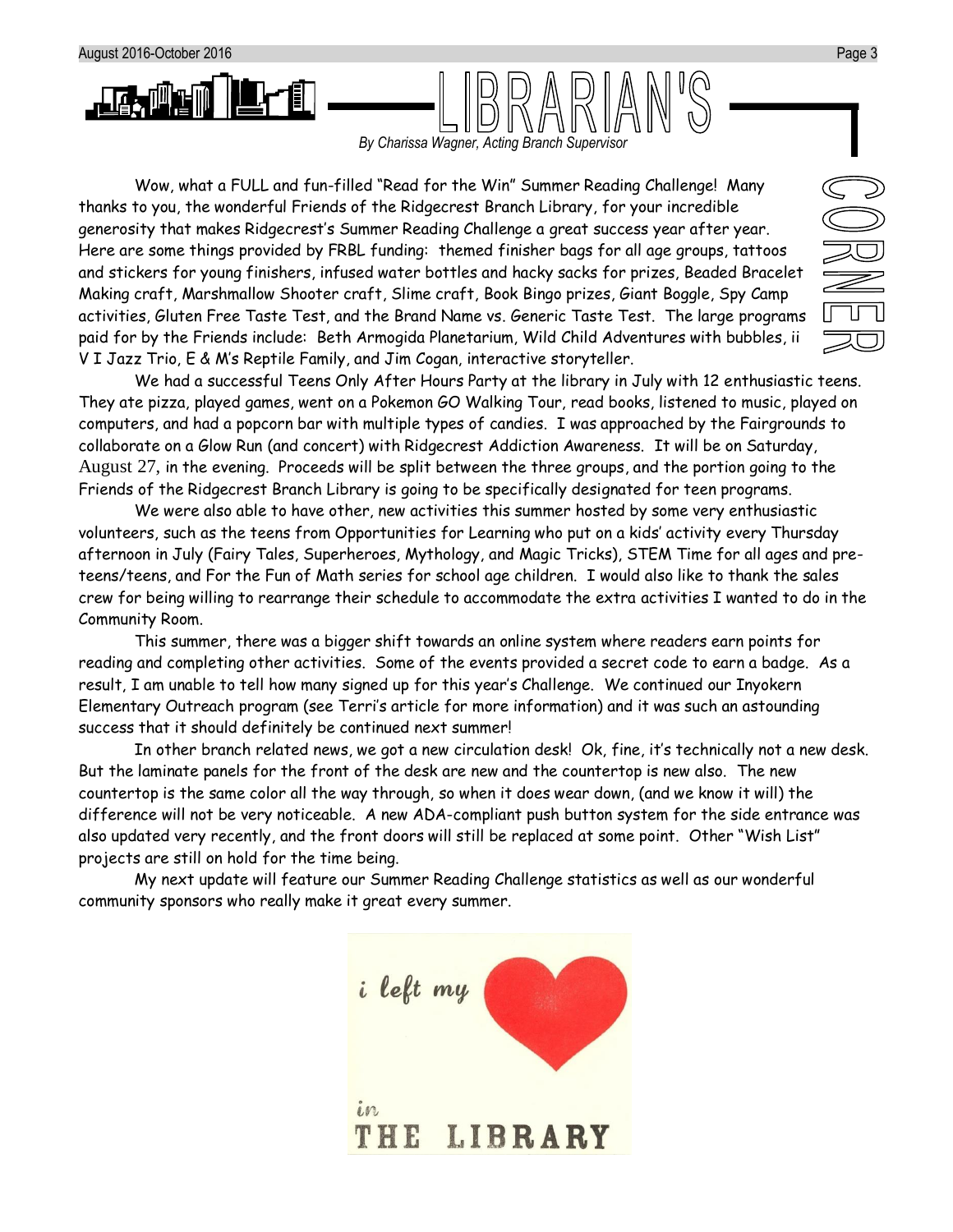#### **Annual Meeting and Election**

**November 16** is the date of the annual meeting and election of officers. The Friends of the Ridgecrest Library meet nine times a year, on the third Wednesday of the month at 10 a.m. in the library meeting room. We do not meet in June, July, or December.

Visitors are welcome, and we would be happy to explain the duties of board members to anyone who might be interested. The election is held in November for President, Vice President for Sales, Vice President for Membership, Treasurer, Secretary, and two members-atlarge. We usually adjourn to a restaurant after the meeting. Lately we have gone to Pizza Factory, where they donate 30% of the proceeds to our group, as long as we mention the Friends when we order. Please consider this your invitation to join us at the meeting at 10:00 or at the Pizza Factory at 12:00 or so.

## **Shaman Installed**

After many months, the Median Art piece "Reading Shaman," was installed on China Lake Blvd, Thursday, July 28. You have seen the photos and perhaps visited him in the library. Now you can wave to him as you drive to and from work, or to and from the Ridgecrest Branch Library. Thank you to Milt Burford, the talented artist who built him and insured that he would pass inspection. Another thank you to Chuck Cordell whose group installed him on the site, and a final thanks to all the friends who sponsored him, and made him a reality.

We hope you enjoy him!

## **Inyokern Elementary School Summer Outreach Program 2016**

*By Terri Middlemiss*

For the second year, Inyokern School has hosted the Summer Reading Program as part of Ridgecrest Library's Outreach, bringing reading and activities to the children of Inyokern in June and July.

Even more popular than last year, the 75 children who participated were able to be part of the reading challenges,(garnering prizes), listen to Storytime, do various crafts, and even have two of the special programs come from their Ridgecrest presentations to Inyokern. The magician and the music group were enthusiastically enjoyed.

Everyone, including parents, grandparents, and teachers, enjoyed themselves. I was there to represent FRBL and handle the reading lists, prizes, and information. What great joy I had seeing the kids really enjoy themselves. We also had enthusiastic parents, grandparents, aunts and uncles doing crafts right along with the children.

It was the best use of Friends' money to pay for keeping the library doors open and sponsoring the supplies and programs for the great kids in Inyokern.

A huge thank you to teacher Annie Jorgensen for making all of this possible in Inyokern with her presence, her craft supplies, her Storytime, and her endless enthusiasm for the children. Teachers Mrs. Hiatt, Mrs. Worley, and Miss Eberhardt were invaluable to our success. Principal Bev Ewbanks is our most successful interface with the School District.

FRBL can be proud of making this summer program possible, creating memories and bringing the joys of the library to those who came. Thank you.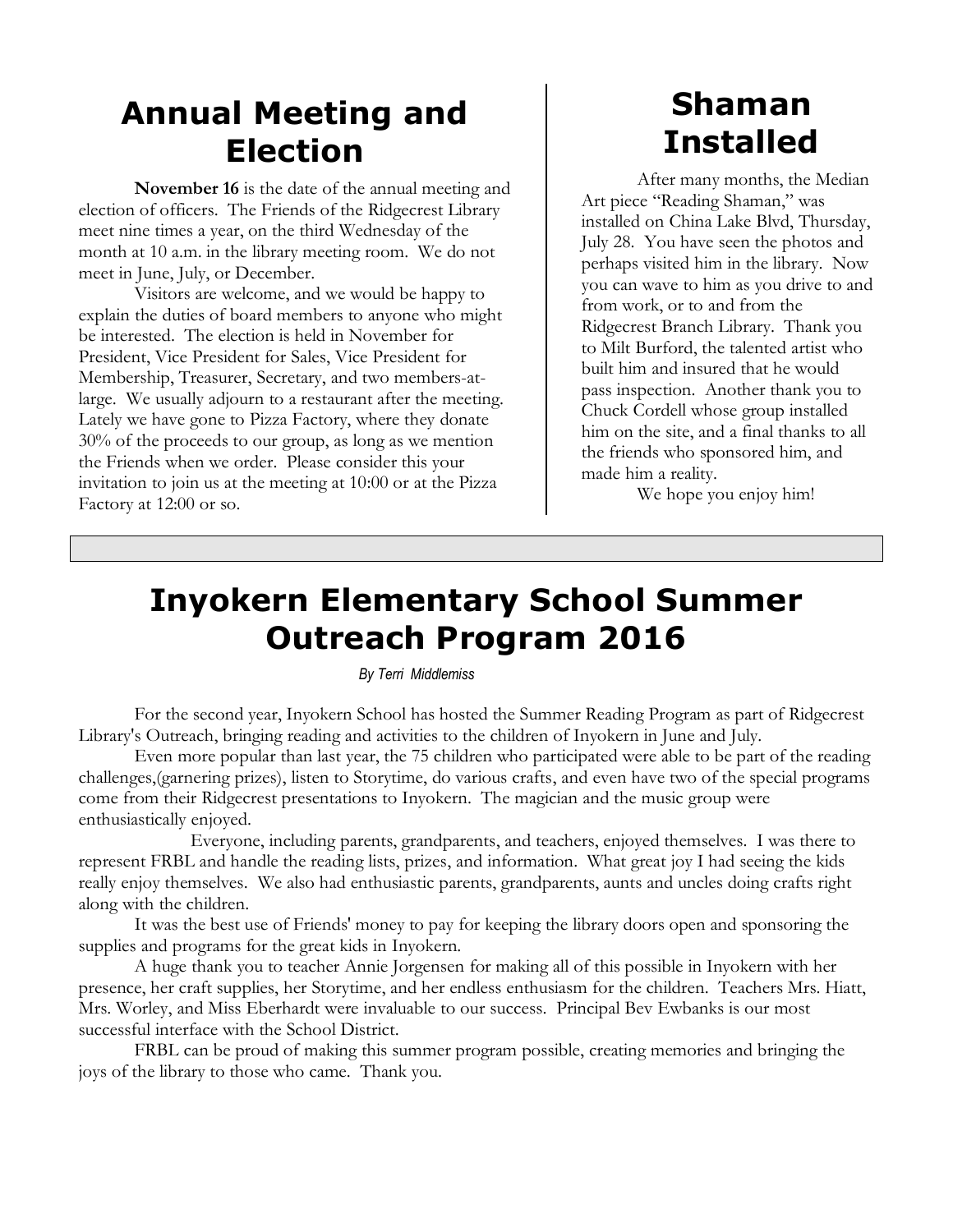#### **Membership News**

*By Carol Pearson, Vice-President–Memberships*

We are pleased to welcome the following new members to our library support group.

**Barbara Bane Mr. & Mrs. Canning Erika Cunningham**

Please note your renewal date that appears on your mailing address of this newsletter. I will send renewal notices via postcard or e-mail to remind you, but it helps a lot when you notice and respond. **When you do renew, please include "Friends" on your envelope address so that library staff can quickly route it to us.**

## **2016 Combined Federal Campaign**

*By Bill Eichenberg, Treasurer*

I'm very pleased to report that our local Friends group is once again approved to participate in the Combined Federal Campaign. This is very good news in that it gives our members another avenue to help support our efforts on behalf of our local library. Our group number is 31045, and we should be included in the 2016 Campaign booklet listing all of the approved charitable organizations.

If you make charitable donations through the CFC process, please consider designating the Friends of the Ridgecrest Branch Library as one of the organizations that you support. This is more important than ever because of the proposed reductions in County funding for our libraries. More than ever we are the ones making up the difference.

| <b>FRIENDS OF THE LIBRARY APPLICATION FOR MEMBERSHIP</b>                                                                                           |                                   |                                                         |  |
|----------------------------------------------------------------------------------------------------------------------------------------------------|-----------------------------------|---------------------------------------------------------|--|
| <b>Memberships Are Renewable Annually</b><br><b>Date:</b>                                                                                          |                                   |                                                         |  |
| <b>Organization/Business Name:</b>                                                                                                                 |                                   |                                                         |  |
| (Business memberships start at the \$50<br><b>niirs</b> .<br>Wiss                                                                                  |                                   |                                                         |  |
| <b>Individual Name:</b><br>∩Mr.<br>NS.                                                                                                             |                                   |                                                         |  |
|                                                                                                                                                    |                                   |                                                         |  |
| <b>Mailing Address:</b>                                                                                                                            |                                   |                                                         |  |
|                                                                                                                                                    |                                   |                                                         |  |
|                                                                                                                                                    |                                   |                                                         |  |
| <b>Phone:</b>                                                                                                                                      | <b>Email:</b>                     |                                                         |  |
| <b>Type of Membership (check one):</b><br><b>Please make check payable to:</b>                                                                     |                                   |                                                         |  |
|                                                                                                                                                    |                                   | <b>Friends of the Ridgecrest Branch Library</b>         |  |
| <b>New Member</b>                                                                                                                                  |                                   |                                                         |  |
|                                                                                                                                                    |                                   | <b>Please mail or bring to:</b>                         |  |
| <b>Renewal</b>                                                                                                                                     |                                   | <b>Ridgecrest Branch Library</b>                        |  |
|                                                                                                                                                    |                                   | <b>131 E. Las Flores</b>                                |  |
| <b>Ridgecrest, CA 93555</b><br><b>Other Contribution\$</b>                                                                                         |                                   |                                                         |  |
|                                                                                                                                                    |                                   |                                                         |  |
| I am interested in helping in Friends of the Ridgecrest Branch Library activities. I am especially interested in <i>[check all</i><br>that apply). |                                   |                                                         |  |
| <b>Annual Book Sales</b>                                                                                                                           | <b>Writing for the Newsletter</b> | <b>Answering E-mail</b>                                 |  |
| <b>Ongoing Book Sale in the Library</b>                                                                                                            | <b>Internet Book Sales</b>        | <b>Becoming a Board Member</b>                          |  |
|                                                                                                                                                    |                                   |                                                         |  |
| <b>Ongoing Magazine Sale in the Library</b><br><b>Special Events</b>                                                                               |                                   | $\Box$ I don't know what I'm interested in, please call |  |
| me<br><b>Pricing Books for Sale</b>                                                                                                                |                                   |                                                         |  |